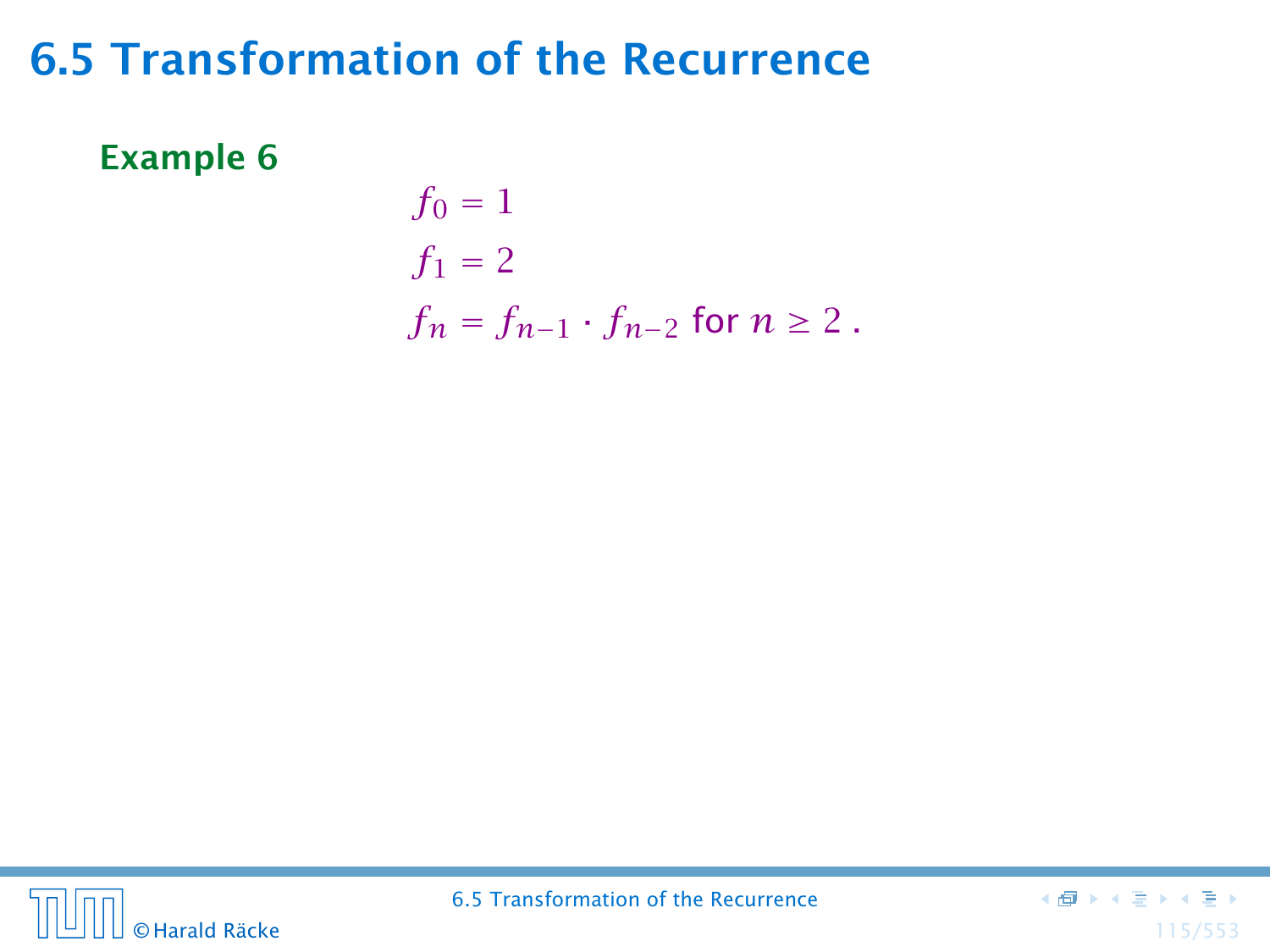#### Example 6

$$
f_0 = 1
$$
  
\n
$$
f_1 = 2
$$
  
\n
$$
f_n = f_{n-1} \cdot f_{n-2} \text{ for } n \ge 2.
$$

#### Define

 $g_n := \log f_n$ .



6.5 Transformation of the Recurrence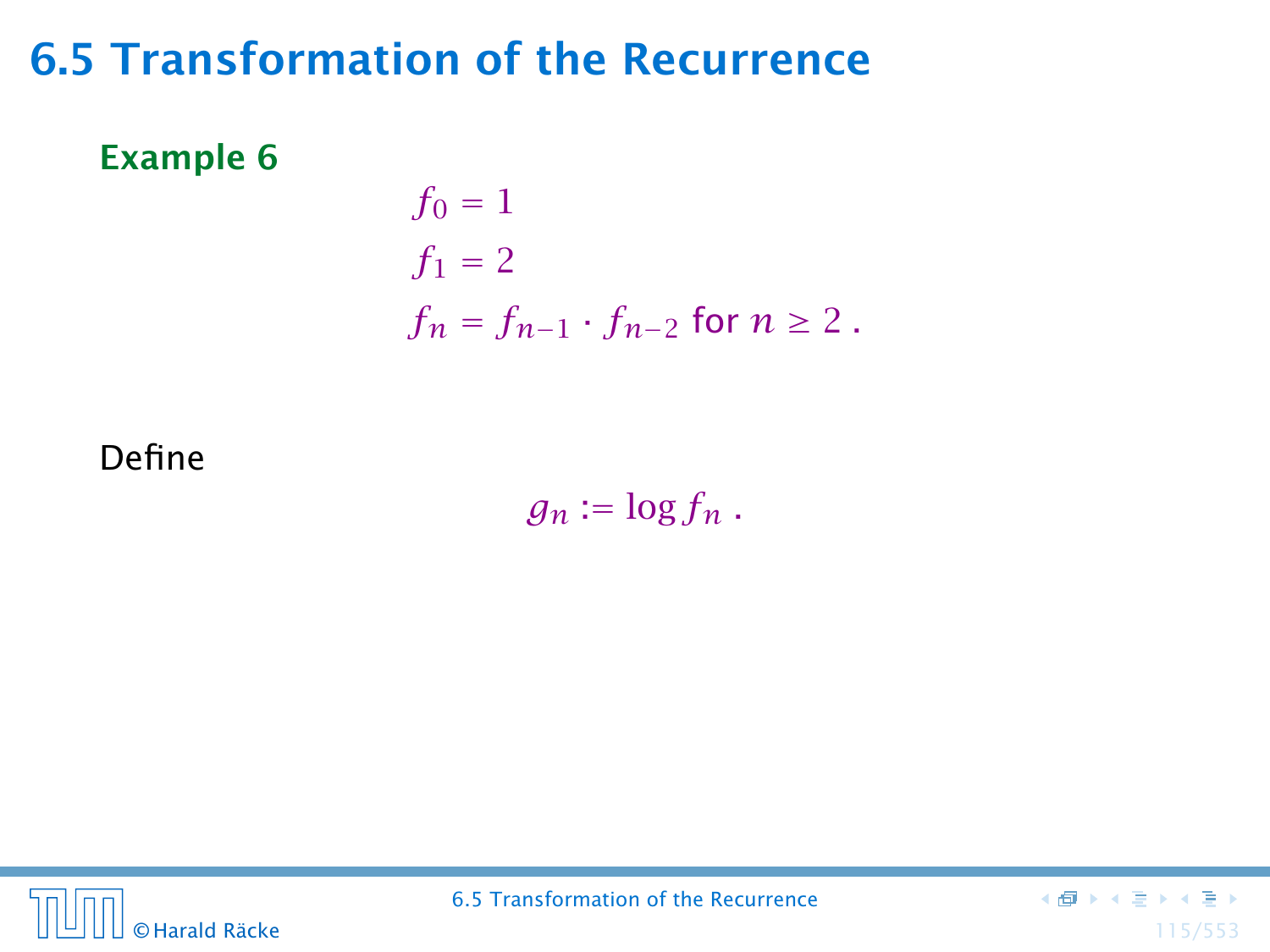#### Example 6

$$
f_0 = 1
$$
  
\n
$$
f_1 = 2
$$
  
\n
$$
f_n = f_{n-1} \cdot f_{n-2} \text{ for } n \ge 2.
$$

#### Define

 $g_n := \log f_n$ .

Then

$$
g_n = g_{n-1} + g_{n-2} \text{ for } n \ge 2
$$



6.5 Transformation of the Recurrence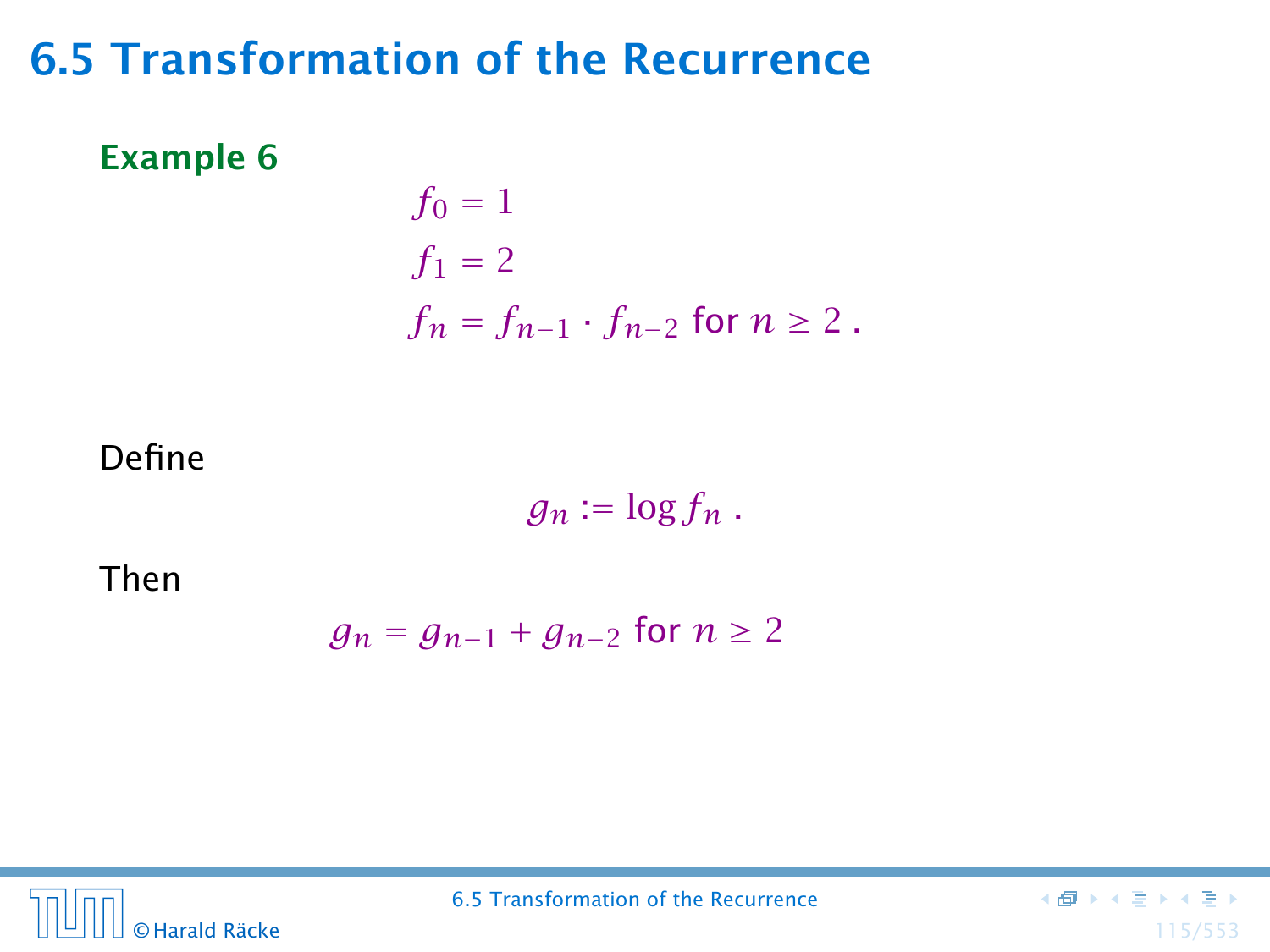#### Example 6

$$
f_0 = 1
$$
  
\n
$$
f_1 = 2
$$
  
\n
$$
f_n = f_{n-1} \cdot f_{n-2} \text{ for } n \ge 2.
$$

### Define

$$
g_n:=\log f_n.
$$

Then

$$
g_n = g_{n-1} + g_{n-2} \text{ for } n \ge 2
$$
  

$$
g_1 = \log 2 = 1 \text{(for } \log = \log_2\text{), } g_0 = 0
$$

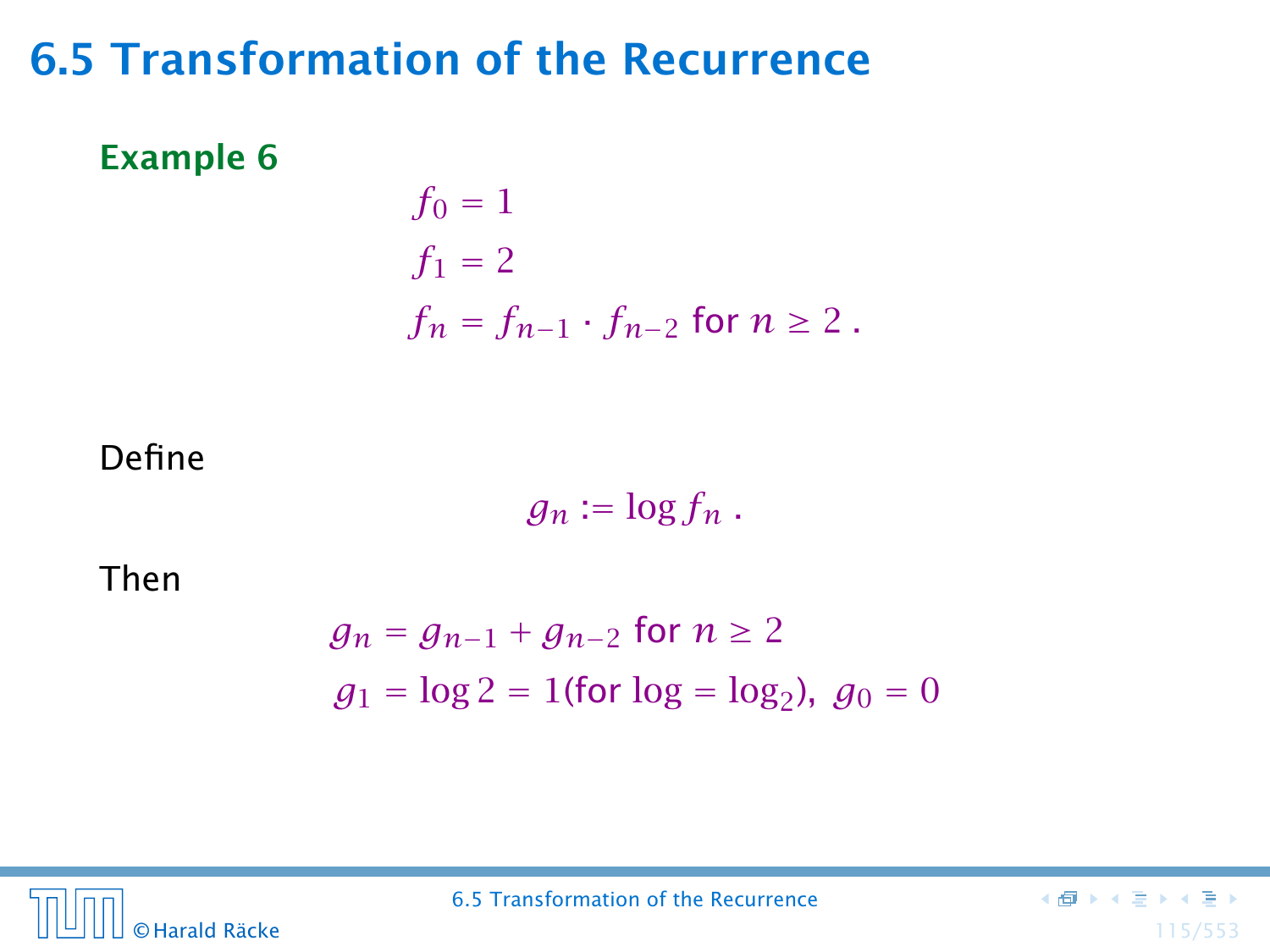#### Example 6

$$
f_0 = 1
$$
  
\n
$$
f_1 = 2
$$
  
\n
$$
f_n = f_{n-1} \cdot f_{n-2} \text{ for } n \ge 2.
$$

### Define

 $g_n := \log f_n$ .

Then

$$
g_n = g_{n-1} + g_{n-2} \text{ for } n \ge 2
$$
  
\n
$$
g_1 = \log 2 = 1 \text{(for } \log = \log_2\text{), } g_0 = 0
$$
  
\n
$$
g_n = F_n \text{ (n-th Fibonacci number)}
$$

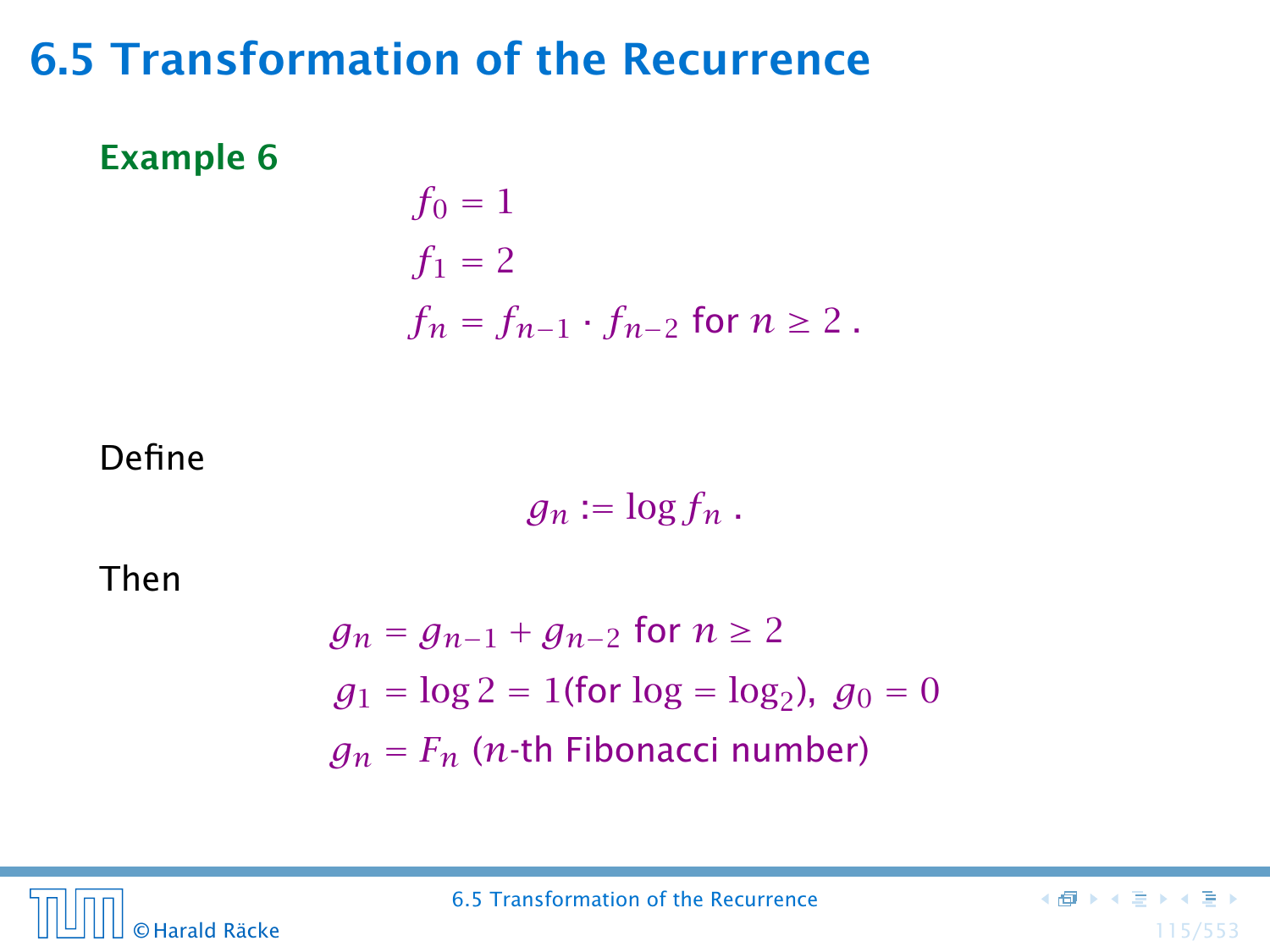#### Example 6

$$
f_0 = 1
$$
  
\n
$$
f_1 = 2
$$
  
\n
$$
f_n = f_{n-1} \cdot f_{n-2} \text{ for } n \ge 2.
$$

### Define

 $g_n := \log f_n$ .

Then

$$
g_n = g_{n-1} + g_{n-2} \text{ for } n \ge 2
$$
  
\n
$$
g_1 = \log 2 = 1 \text{(for } \log = \log_2\text{), } g_0 = 0
$$
  
\n
$$
g_n = F_n \text{ (n-th Fibonacci number)}
$$
  
\n
$$
f_n = 2^{F_n}
$$

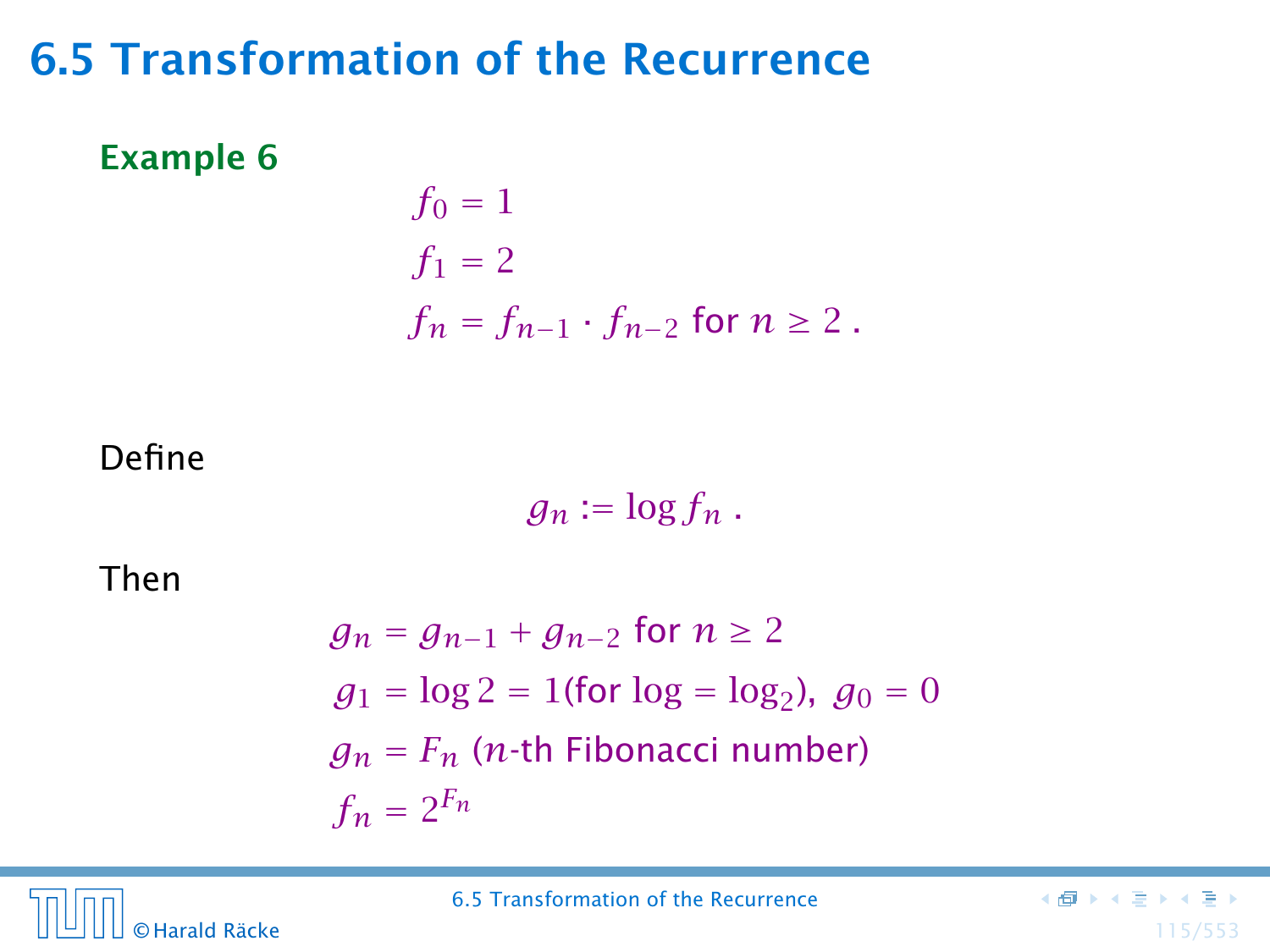### Example 7

$$
f_1 = 1
$$
  
 $f_n = 3f_{\frac{n}{2}} + n$ ; for  $n = 2^k, k \ge 1$ ;



6.5 Transformation of the Recurrence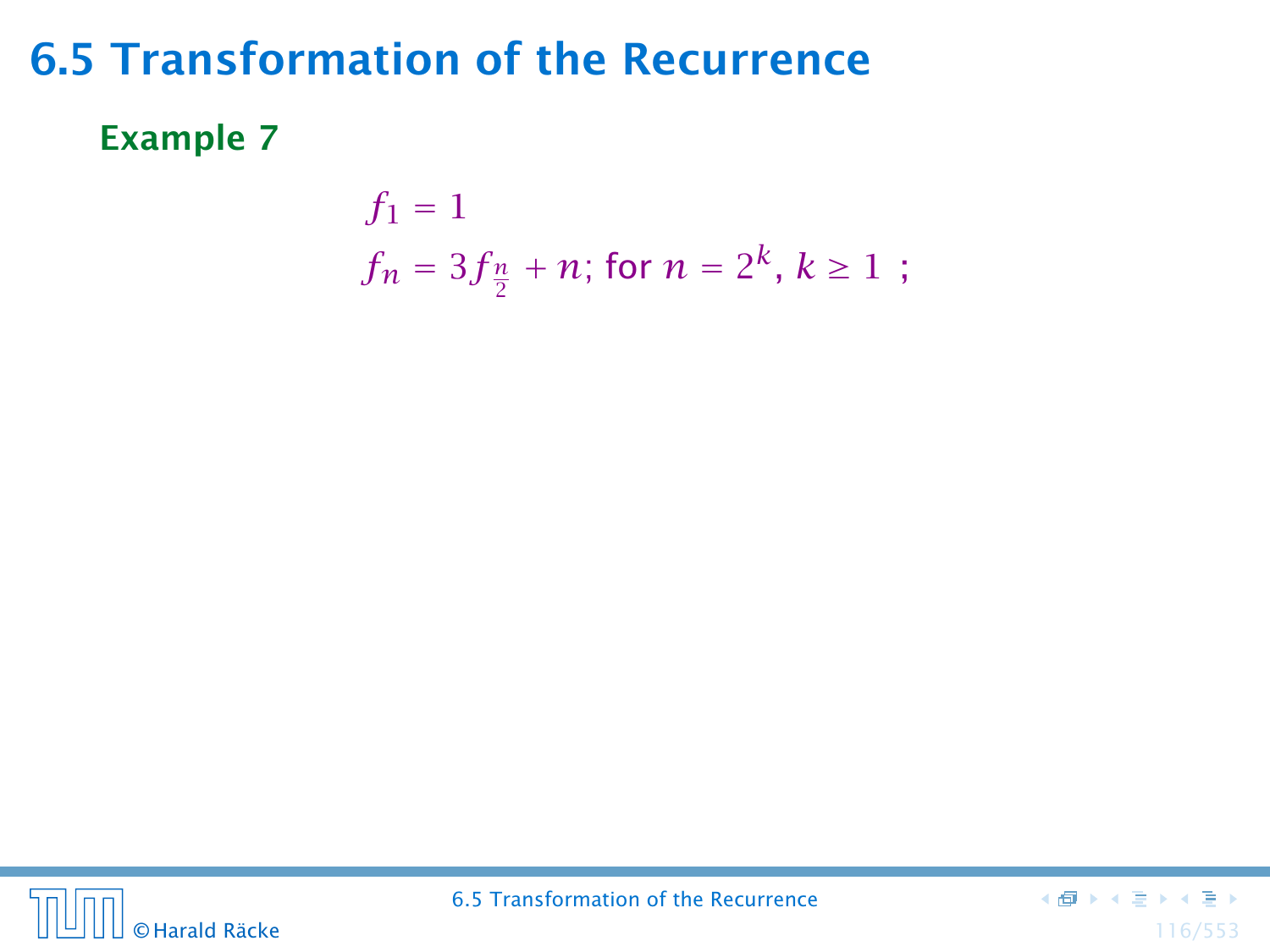### Example 7

$$
f_1 = 1
$$
  
 $f_n = 3f_{\frac{n}{2}} + n$ ; for  $n = 2^k, k \ge 1$ ;

Define

 $g_k := f_{2^k}$ .



6.5 Transformation of the Recurrence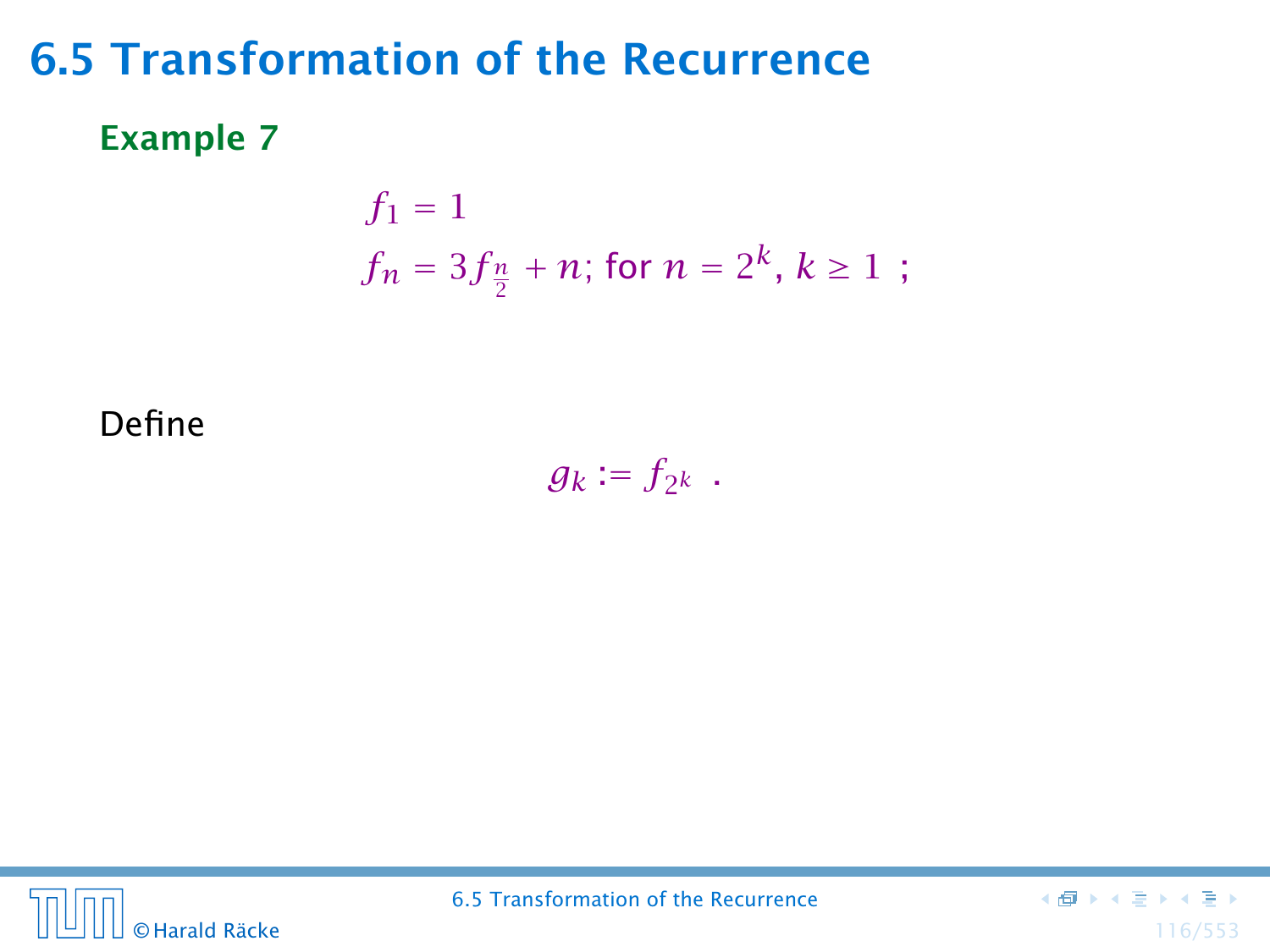### Example 7

$$
f_1 = 1
$$
  
 $f_n = 3f_{\frac{n}{2}} + n$ ; for  $n = 2^k, k \ge 1$ ;

#### Define

$$
g_k:=f_{2^k}.
$$

#### Then:

$$
g_0=1
$$



6.5 Transformation of the Recurrence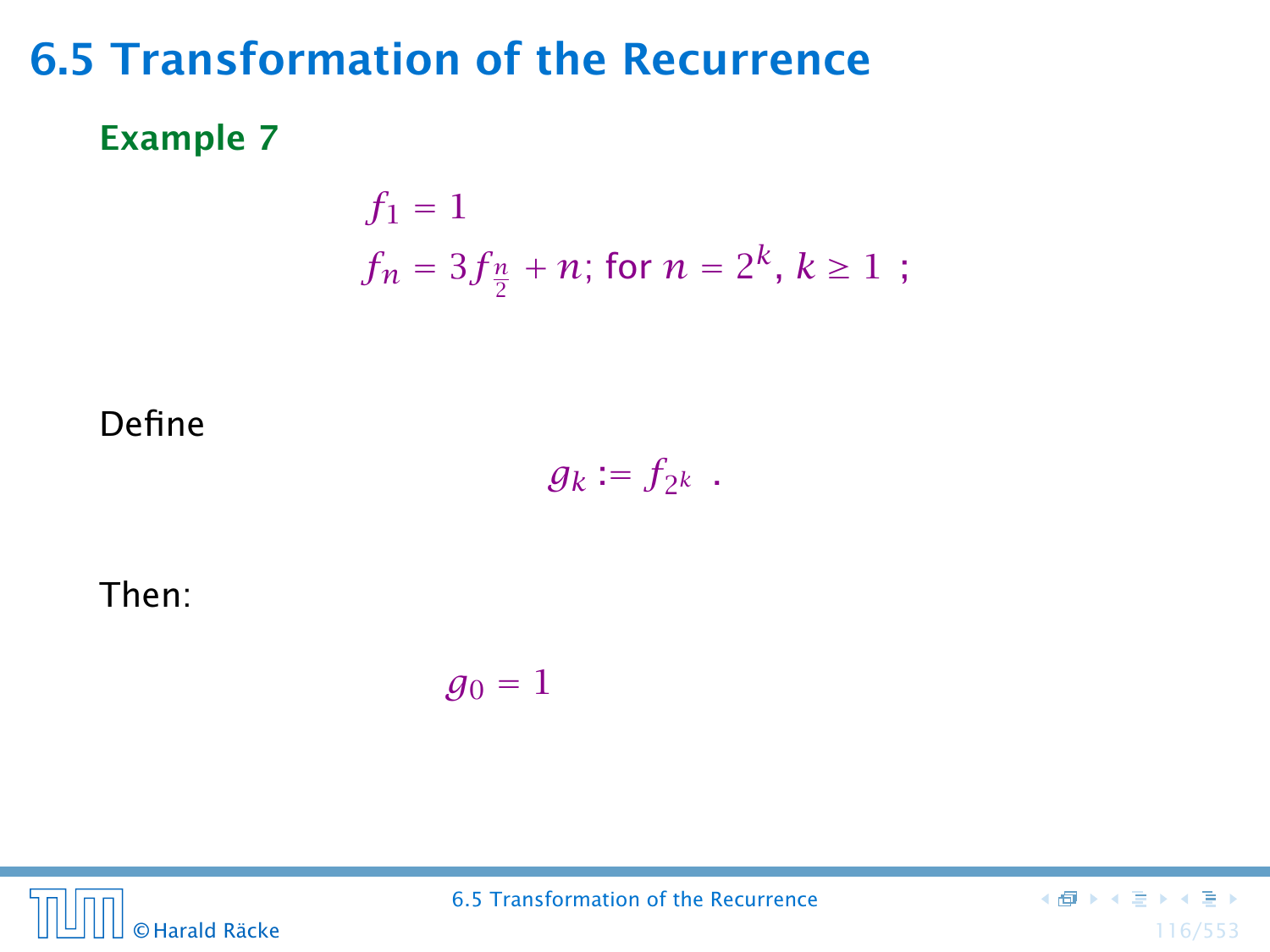### Example 7

$$
f_1 = 1
$$
  
 $f_n = 3f_{\frac{n}{2}} + n$ ; for  $n = 2^k, k \ge 1$ ;

Define

$$
g_k:=f_{2^k}.
$$

Then:

$$
g_0 = 1
$$
  

$$
g_k = 3g_{k-1} + 2^k, k \ge 1
$$



6.5 Transformation of the Recurrence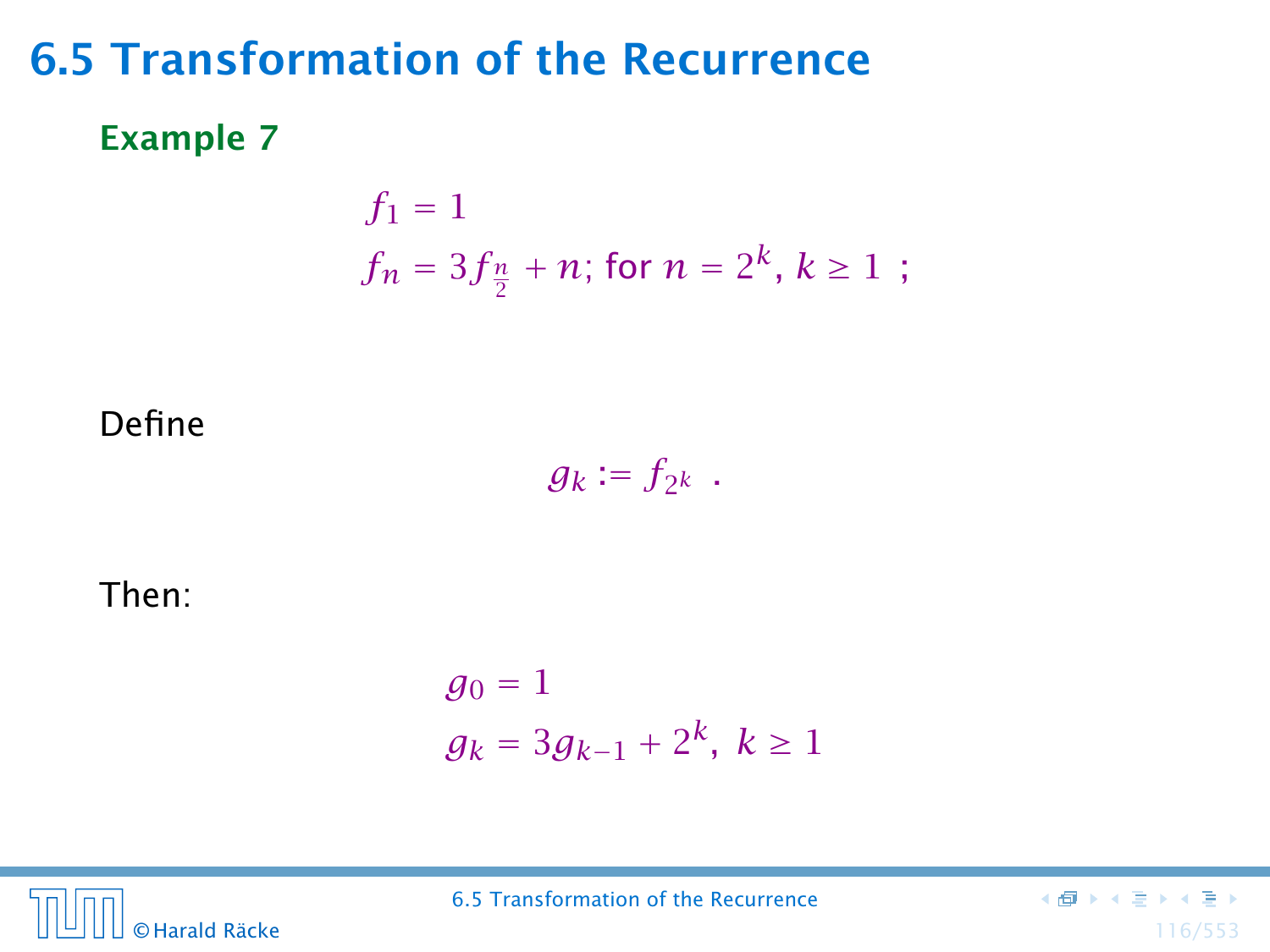We get

$$
g_k = 3\left[g_{k-1}\right] + 2^k
$$



6.5 Transformation of the Recurrence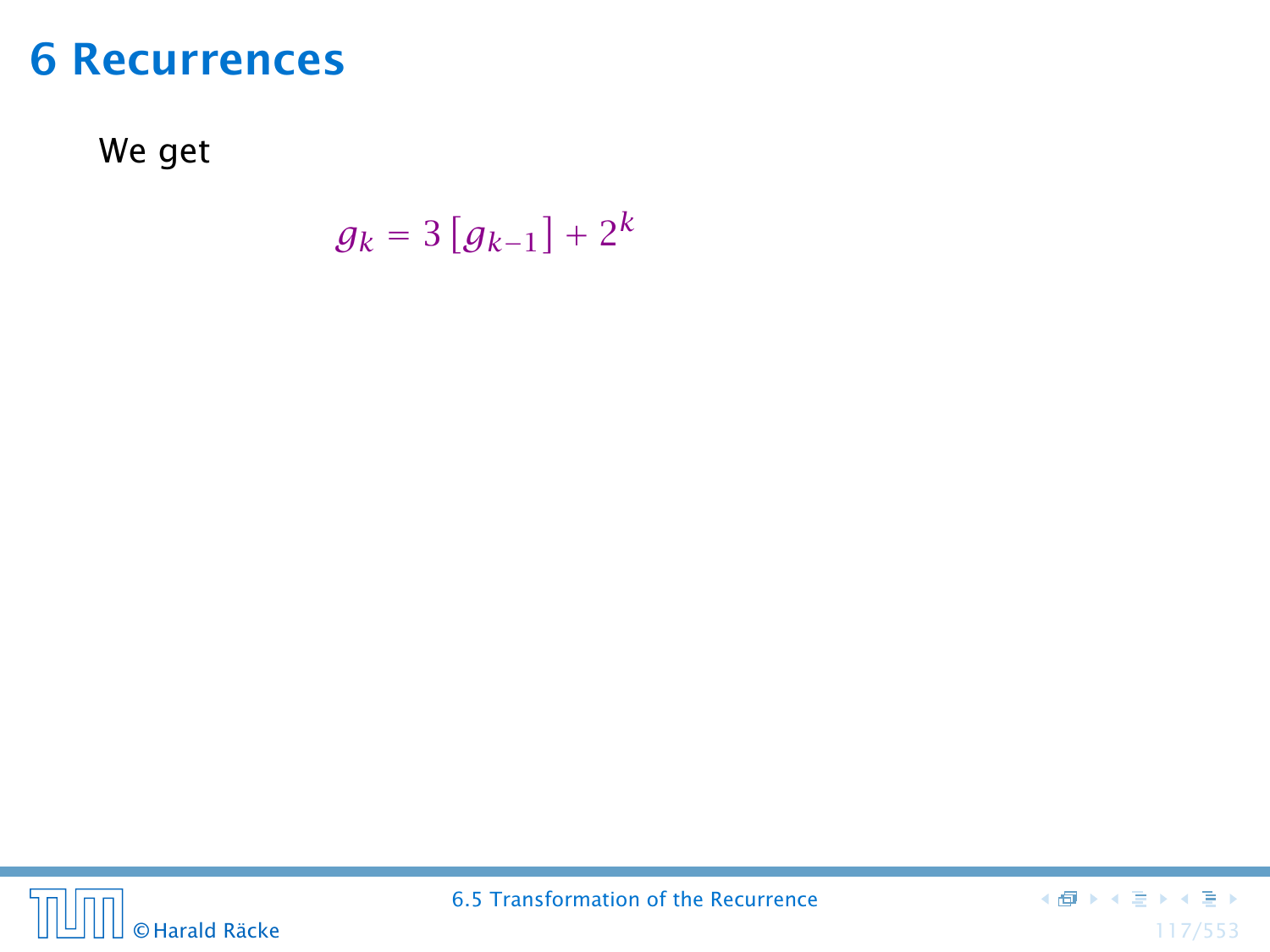We get

$$
g_k = 3 [g_{k-1}] + 2^k
$$
  
= 3 [3g\_{k-2} + 2^{k-1}] + 2^k



6.5 Transformation of the Recurrence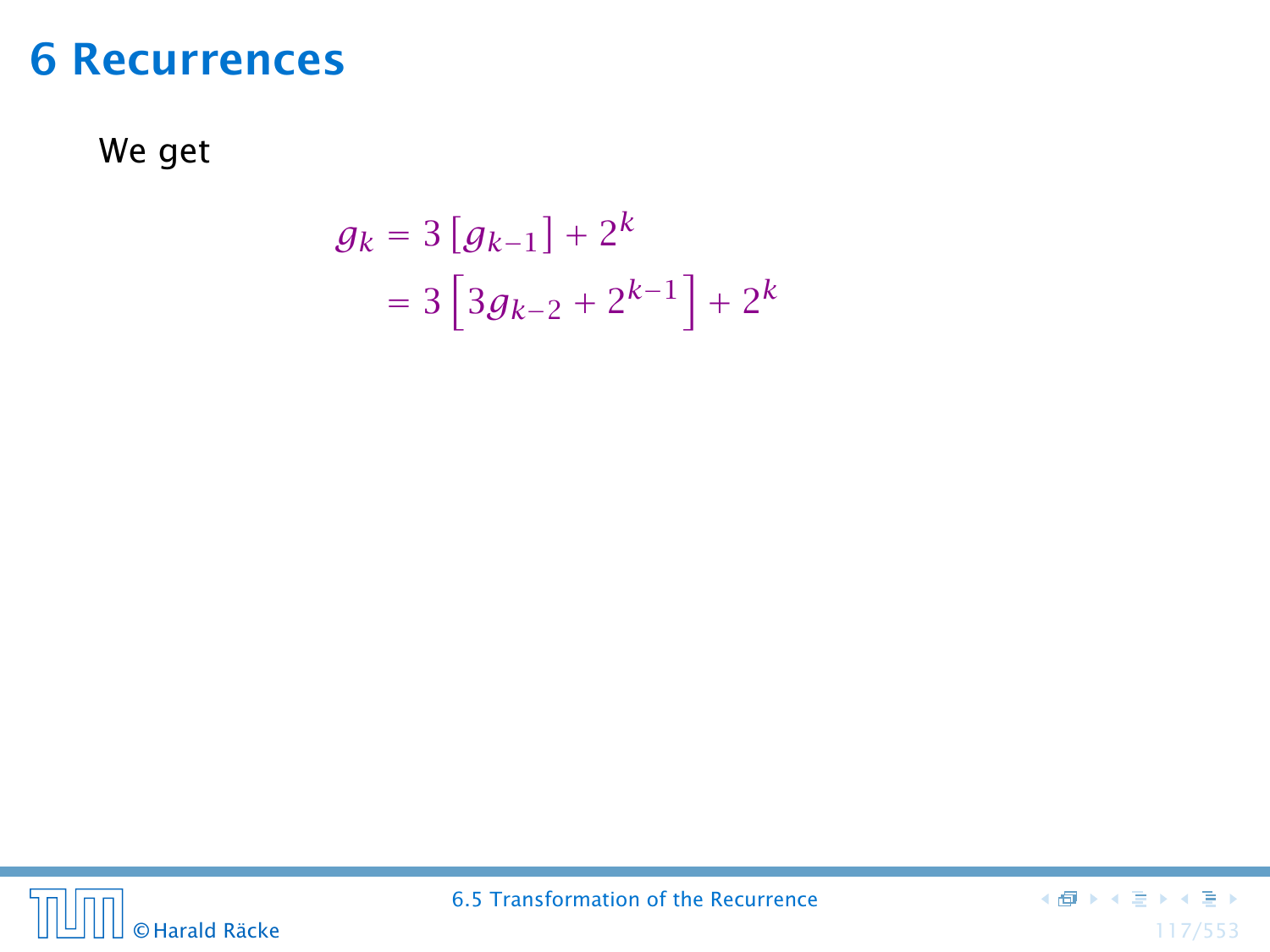We get

$$
g_k = 3 [g_{k-1}] + 2^k
$$
  
= 3 [3g\_{k-2} + 2^{k-1}] + 2^k  
= 3<sup>2</sup> [g\_{k-2}] + 32^{k-1} + 2^k



6.5 Transformation of the Recurrence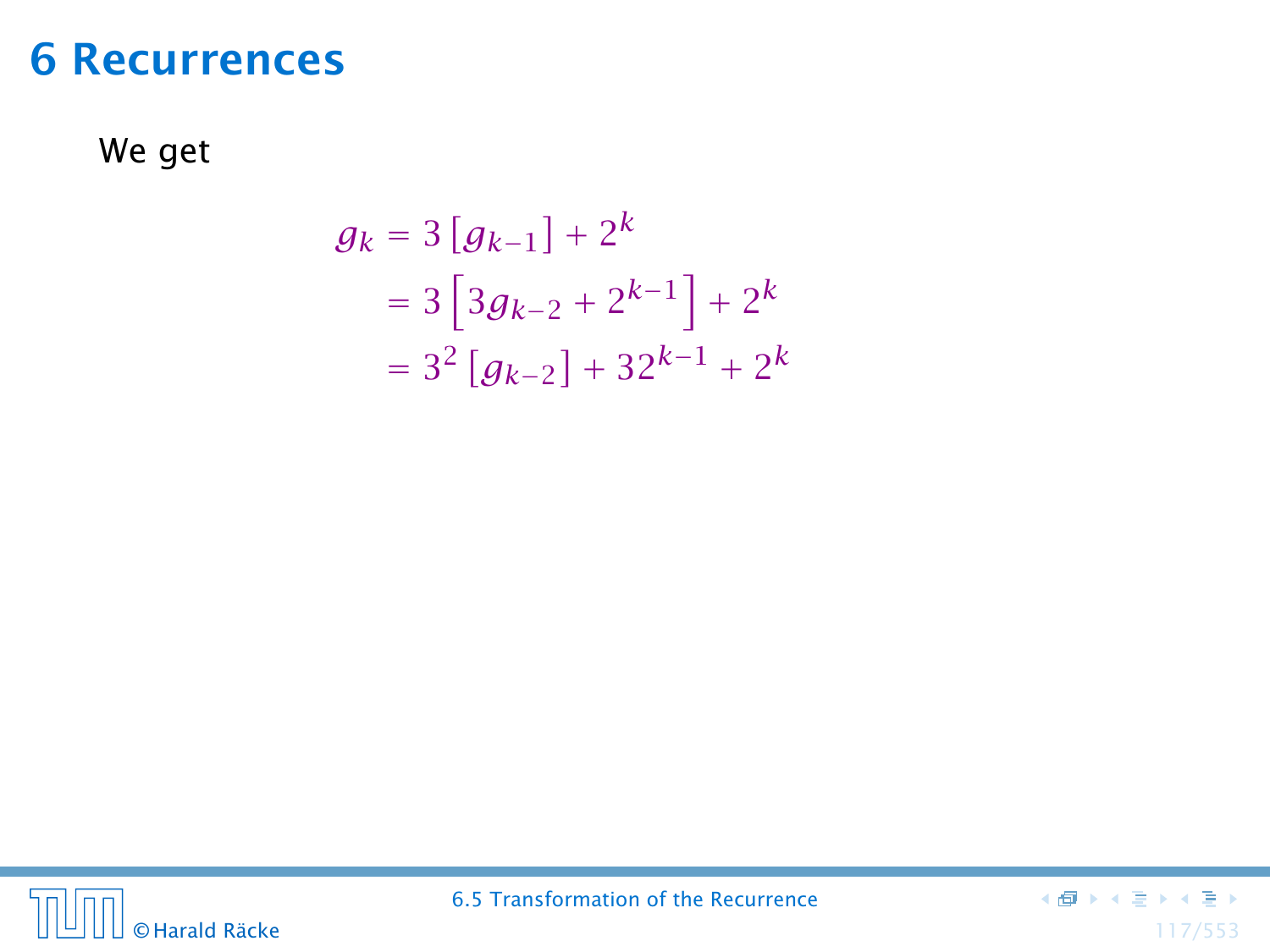We get

$$
g_k = 3 [g_{k-1}] + 2^k
$$
  
= 3 [3g\_{k-2} + 2^{k-1}] + 2^k  
= 3<sup>2</sup> [g\_{k-2}] + 32^{k-1} + 2^k  
= 3<sup>2</sup> [3g\_{k-3} + 2^{k-2}] + 32^{k-1} + 2^k



6.5 Transformation of the Recurrence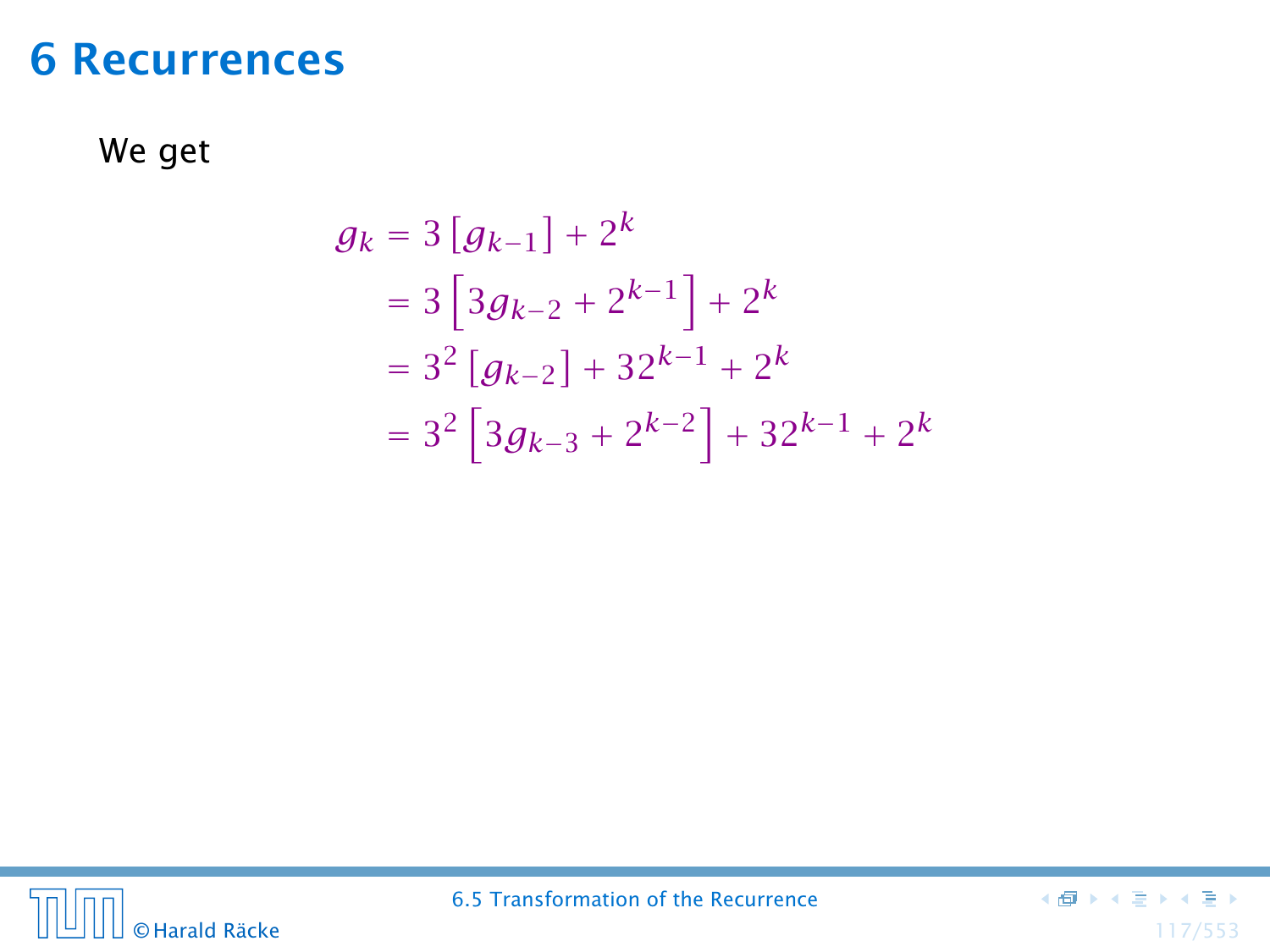We get

$$
g_k = 3 [g_{k-1}] + 2^k
$$
  
= 3 [3g\_{k-2} + 2^{k-1}] + 2^k  
= 3<sup>2</sup> [g\_{k-2}] + 32^{k-1} + 2^k  
= 3<sup>2</sup> [3g\_{k-3} + 2^{k-2}] + 32^{k-1} + 2^k  
= 3<sup>3</sup> g\_{k-3} + 3<sup>2</sup> 2<sup>k-2</sup> + 32<sup>k-1</sup> + 2<sup>k</sup>



6.5 Transformation of the Recurrence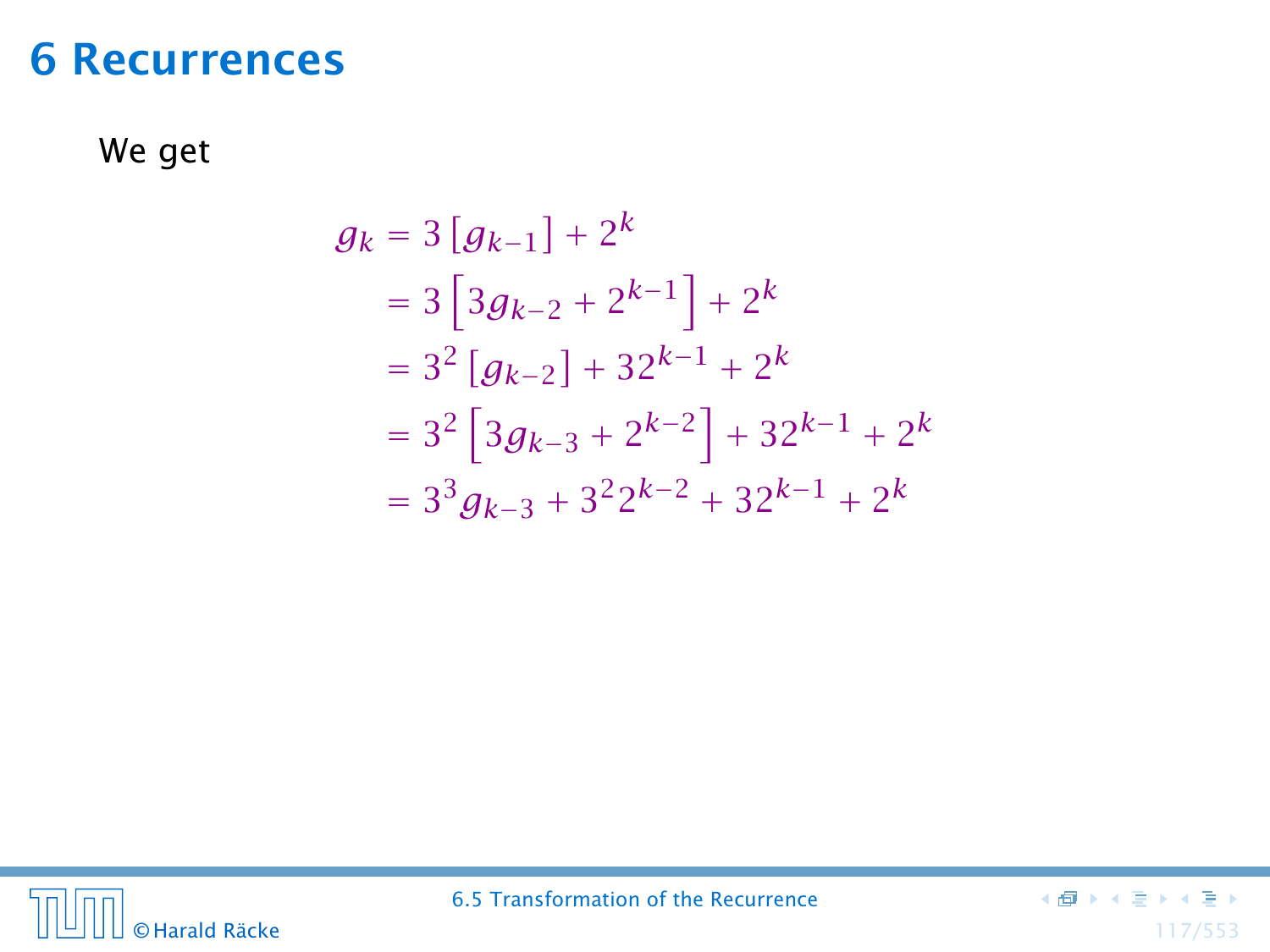We get

$$
g_k = 3 [g_{k-1}] + 2^k
$$
  
= 3 [3g\_{k-2} + 2^{k-1}] + 2^k  
= 3<sup>2</sup> [g\_{k-2}] + 32^{k-1} + 2^k  
= 3<sup>2</sup> [3g\_{k-3} + 2^{k-2}] + 32^{k-1} + 2^k  
= 3<sup>3</sup> g\_{k-3} + 3<sup>2</sup> 2<sup>k-2</sup> + 32<sup>k-1</sup> + 2<sup>k</sup>  
= 2<sup>k</sup> \cdot \sum\_{i=0}^{k} (\frac{3}{2})<sup>i</sup>



6.5 Transformation of the Recurrence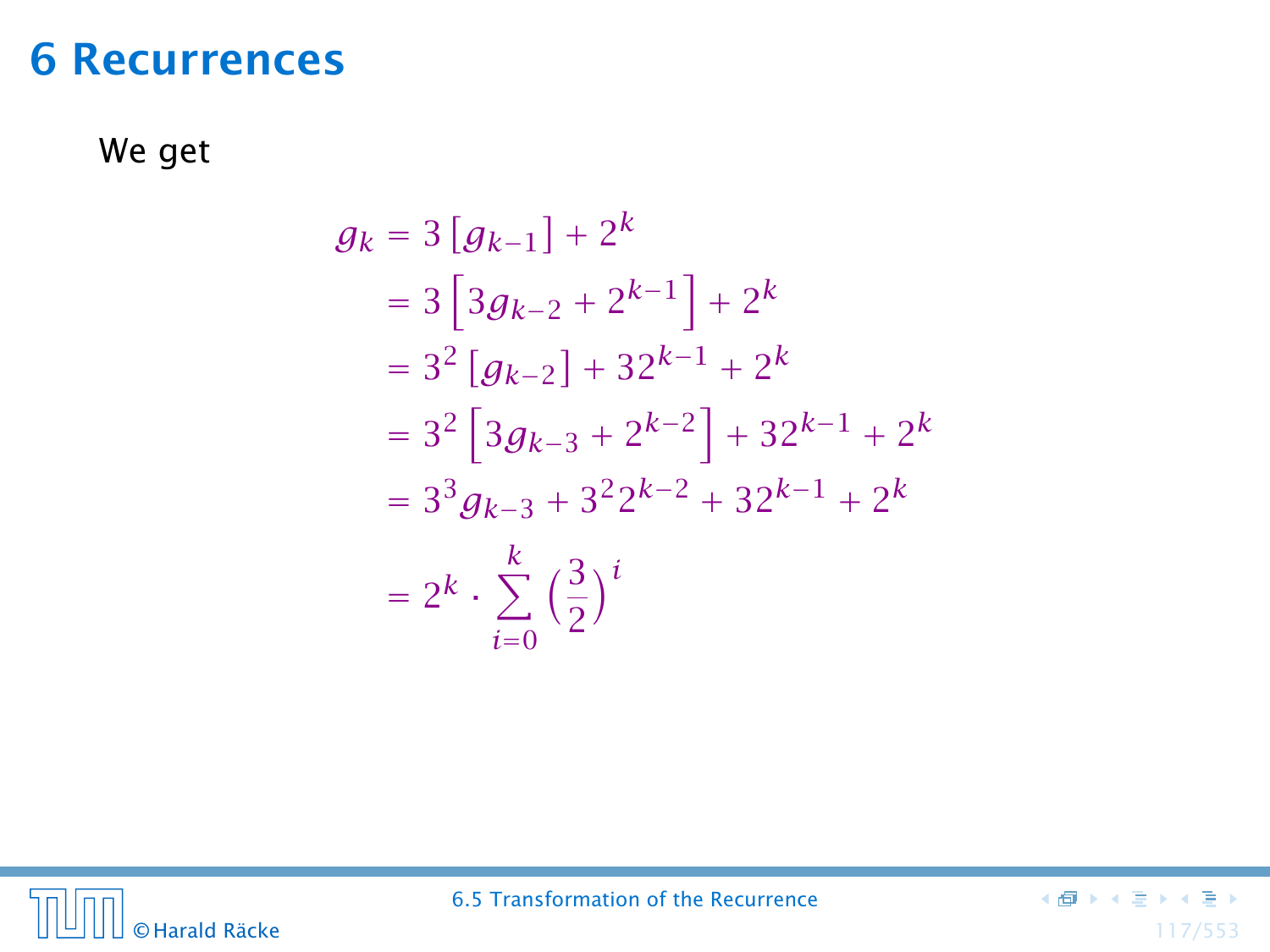We get

$$
g_k = 3 [g_{k-1}] + 2^k
$$
  
= 3 [3g\_{k-2} + 2^{k-1}] + 2^k  
= 3<sup>2</sup> [g\_{k-2}] + 32^{k-1} + 2^k  
= 3<sup>2</sup> [3g\_{k-3} + 2^{k-2}] + 32^{k-1} + 2^k  
= 3<sup>3</sup> g\_{k-3} + 3<sup>2</sup>2^{k-2} + 32^{k-1} + 2^k  
= 2<sup>k</sup> \cdot \sum\_{i=0}^{k} \left(\frac{3}{2}\right)^i  
= 2<sup>k</sup> \cdot \frac{\left(\frac{3}{2}\right)^{k+1} - 1}{1/2}



6.5 Transformation of the Recurrence

 $\begin{smallmatrix} \left(\frac{\pi}{2}\right) & \left(\frac{\pi}{2}\right) & \left(\frac{\pi}{2}\right) & \left(\frac{\pi}{2}\right) & \left(\frac{\pi}{2}\right) & \left(\frac{\pi}{2}\right) \end{smallmatrix}$ © Harald Räcke 117/553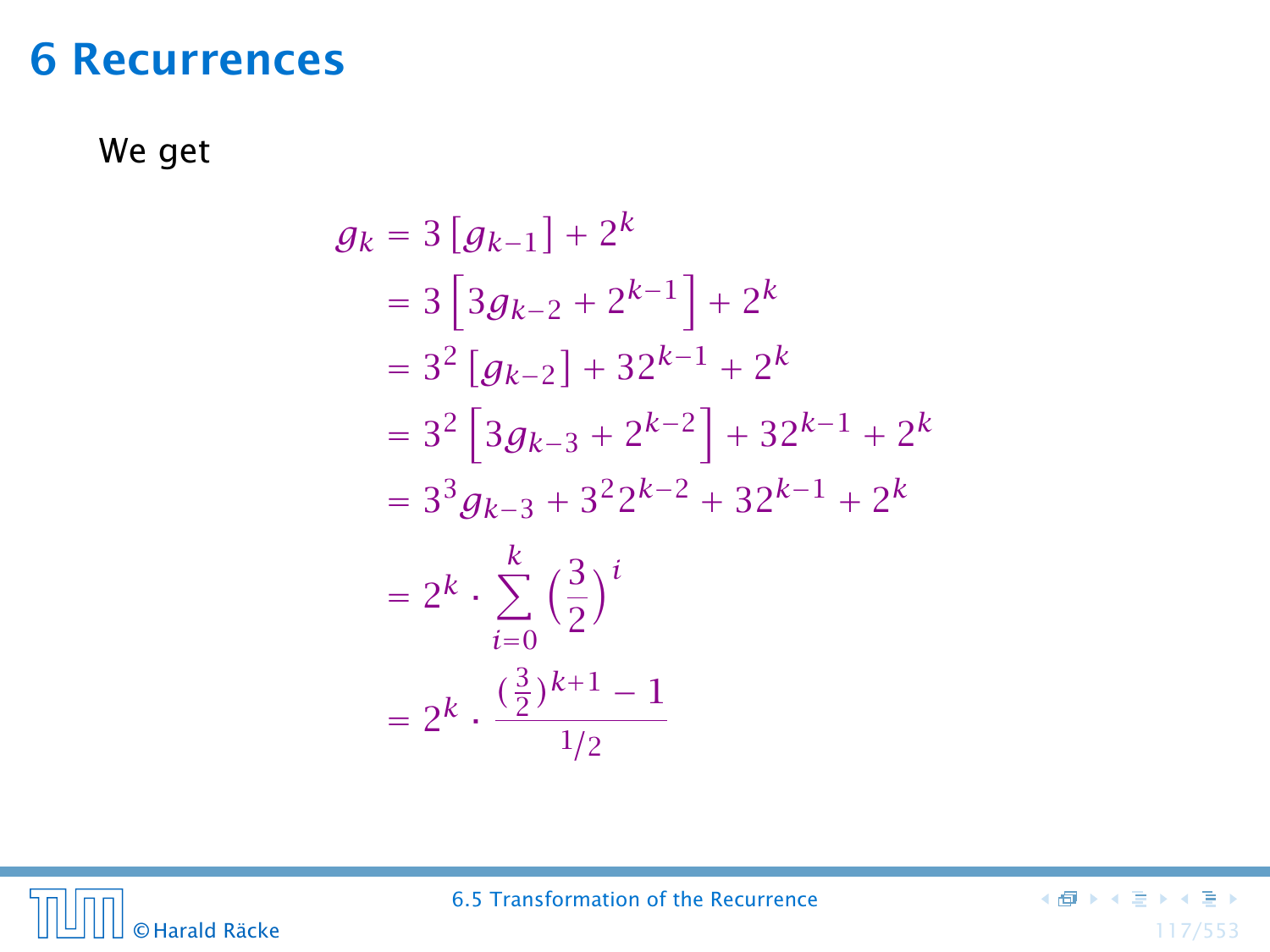We get

$$
g_k = 3 [g_{k-1}] + 2^k
$$
  
= 3 [3g\_{k-2} + 2^{k-1}] + 2^k  
= 3<sup>2</sup> [g\_{k-2}] + 32^{k-1} + 2^k  
= 3<sup>2</sup> [3g\_{k-3} + 2^{k-2}] + 32^{k-1} + 2^k  
= 3<sup>3</sup> g\_{k-3} + 3<sup>2</sup>2^{k-2} + 32^{k-1} + 2^k  
= 2<sup>k</sup> \cdot \sum\_{i=0}^{k} \left(\frac{3}{2}\right)^i  
= 2<sup>k</sup> \cdot \frac{\left(\frac{3}{2}\right)^{k+1} - 1}{1/2} = 3^{k+1} - 2^{k+1}



6.5 Transformation of the Recurrence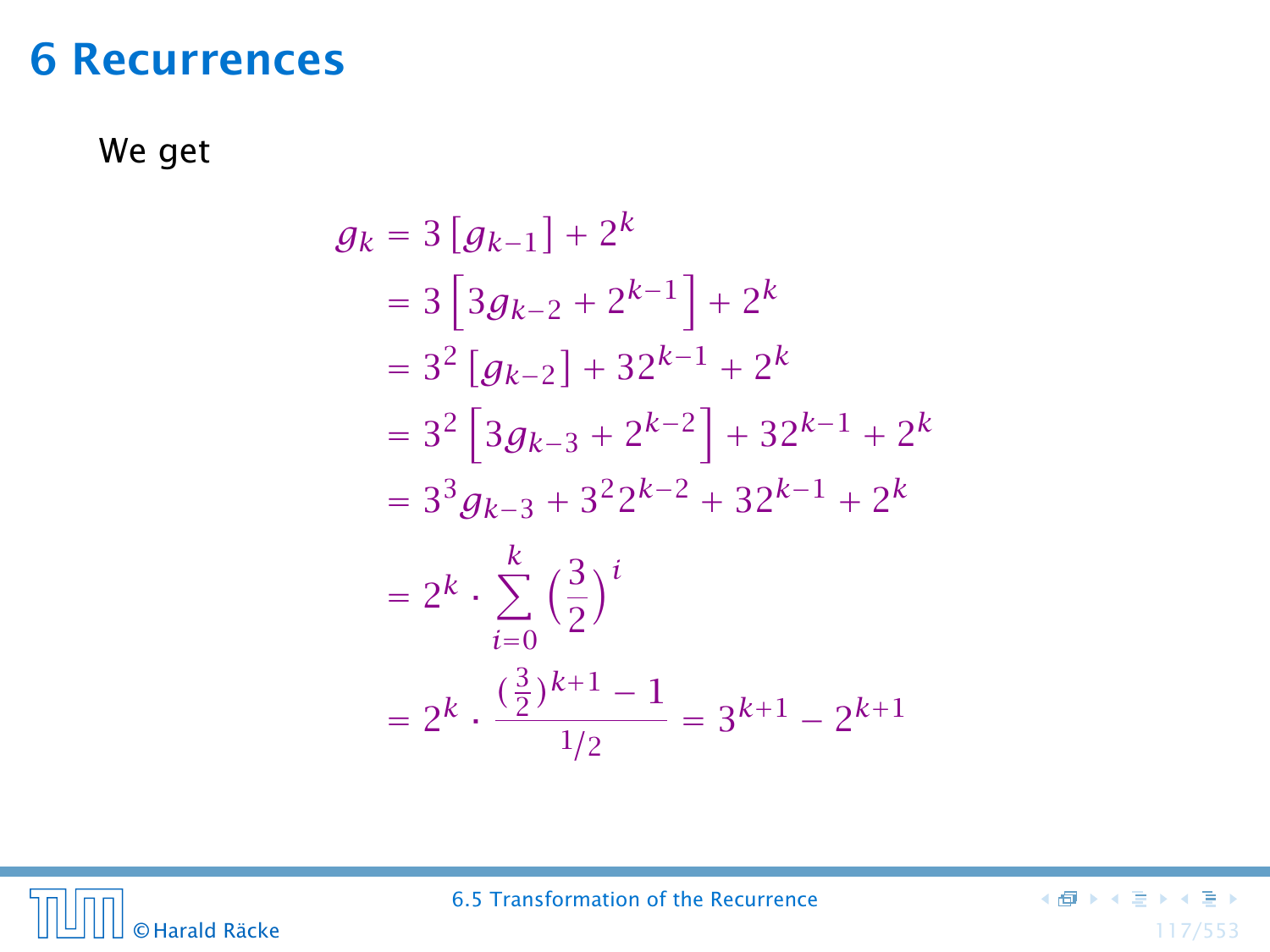Let  $n = 2^k$ :

$$
g_k = 3^{k+1} - 2^{k+1}
$$
, hence  
 $f_n = 3 \cdot 3^k - 2 \cdot 2^k$ 



6.5 Transformation of the Recurrence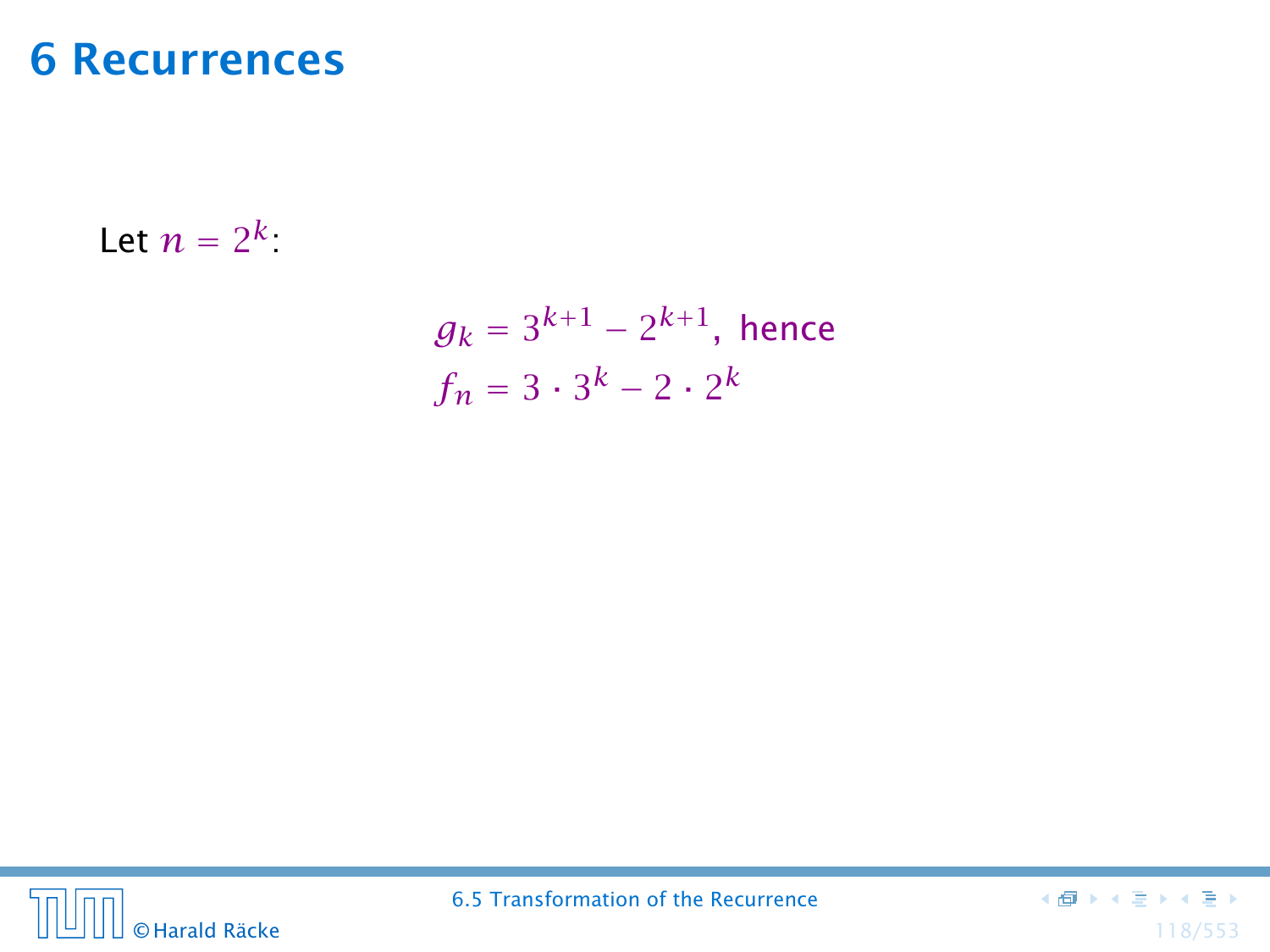Let  $n = 2^k$ :

$$
g_k = 3^{k+1} - 2^{k+1}
$$
, hence  
\n $f_n = 3 \cdot 3^k - 2 \cdot 2^k$   
\n $= 3(2^{\log 3})^k - 2 \cdot 2^k$ 



6.5 Transformation of the Recurrence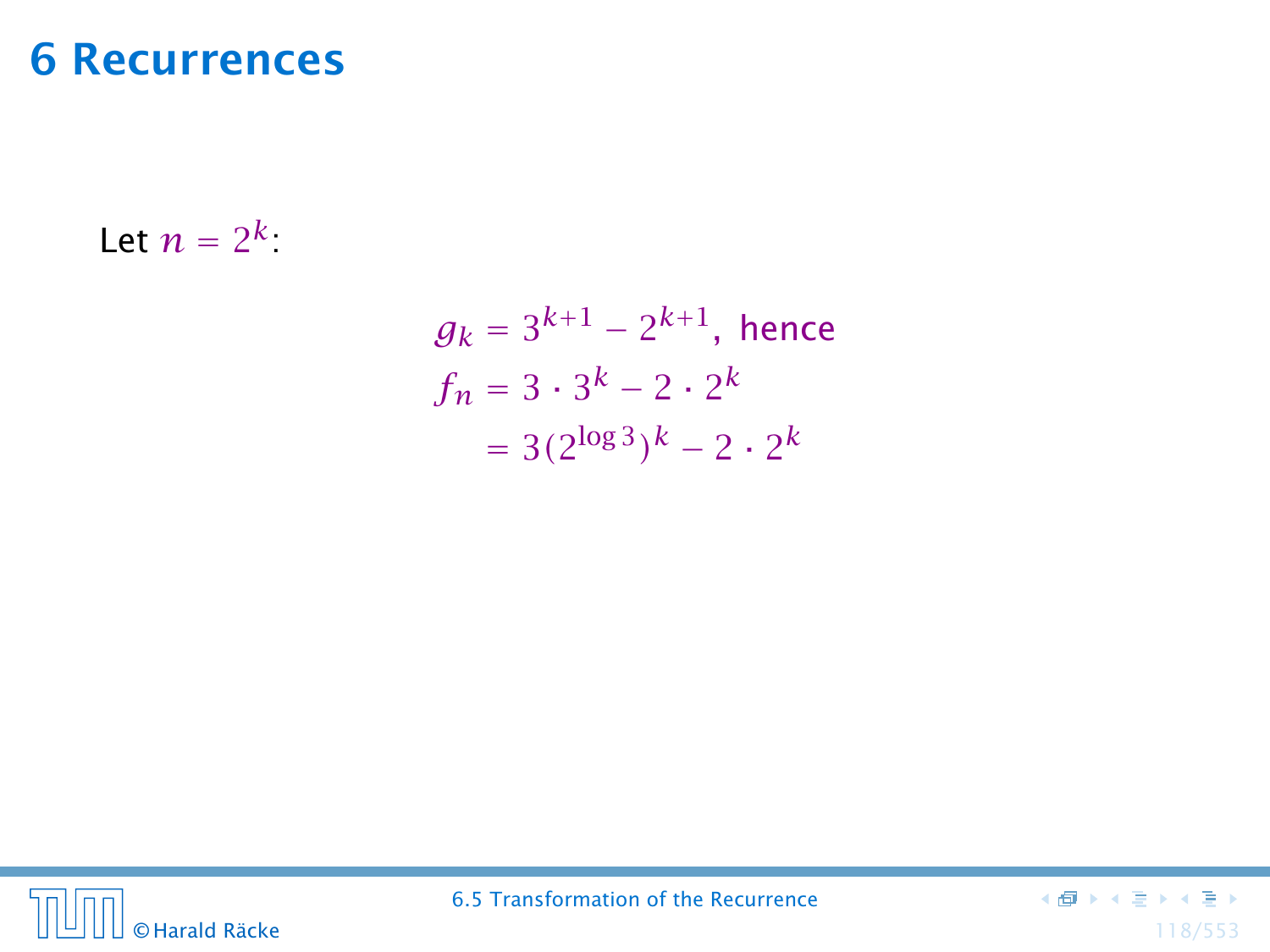Let  $n = 2^k$ :

$$
g_k = 3^{k+1} - 2^{k+1}
$$
, hence  
\n $f_n = 3 \cdot 3^k - 2 \cdot 2^k$   
\n $= 3(2^{\log 3})^k - 2 \cdot 2^k$   
\n $= 3(2^k)^{\log 3} - 2 \cdot 2^k$ 



6.5 Transformation of the Recurrence